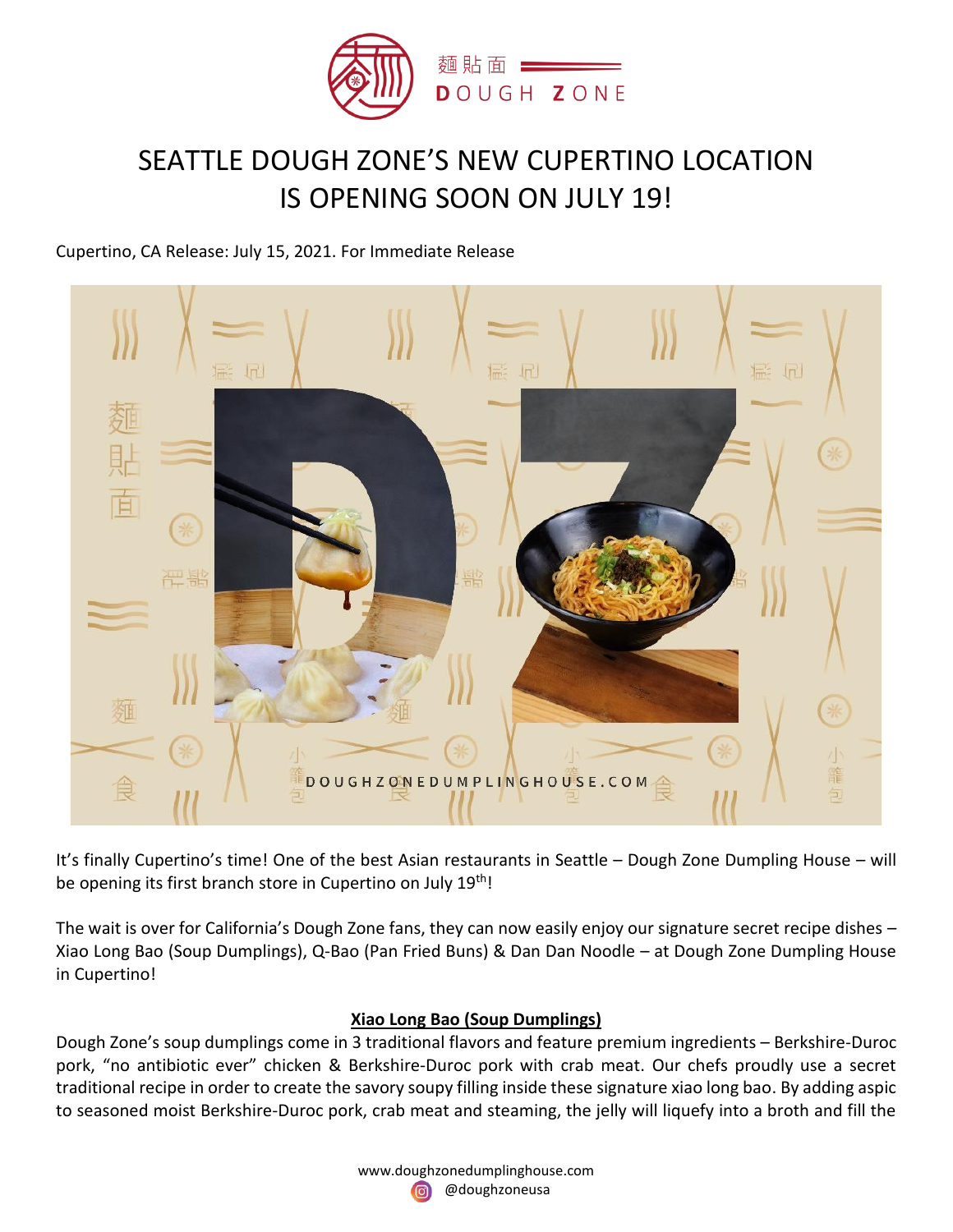

traditional steamed bun with juiciness and savory goodness. These were traditionally steamed inside a little bamboo basket, thus the name Xiao (small) Long (basket) Bao (bun) was born.

## **Dan Dan Noodle**

Szechuan's specialty "Dan Dan Noodle" is one of our signature noodles. Dough Zone imparted a spicy secret recipe sauce into our Dan Dan Noodle. Its incredible crispy, spicy & numbing peppercorns bring inspired flavors on another level. Our freshly made noodles are served in a secret savory spicy sauce, then topped with fresh green onion & preserved mustard greens. All you need to do is to mix everything together and enjoy the dish!



## **Q-Bao**

One of our signature dishes - Q-Bao is originally from the famous Shanghai Sheng Jian Bao (Pan Fried Buns). Our tasty Q-Bao is made and prepared with distinctively fresh ingredients in a traditional way of cooking. It is filled with moist Berkshire-Duroc pork, secret recipe aspic and wrapped with dough. After being half steamed and half pan-fried, buns turn out perfectly soft on the top, crispy and crunchy on the bottom.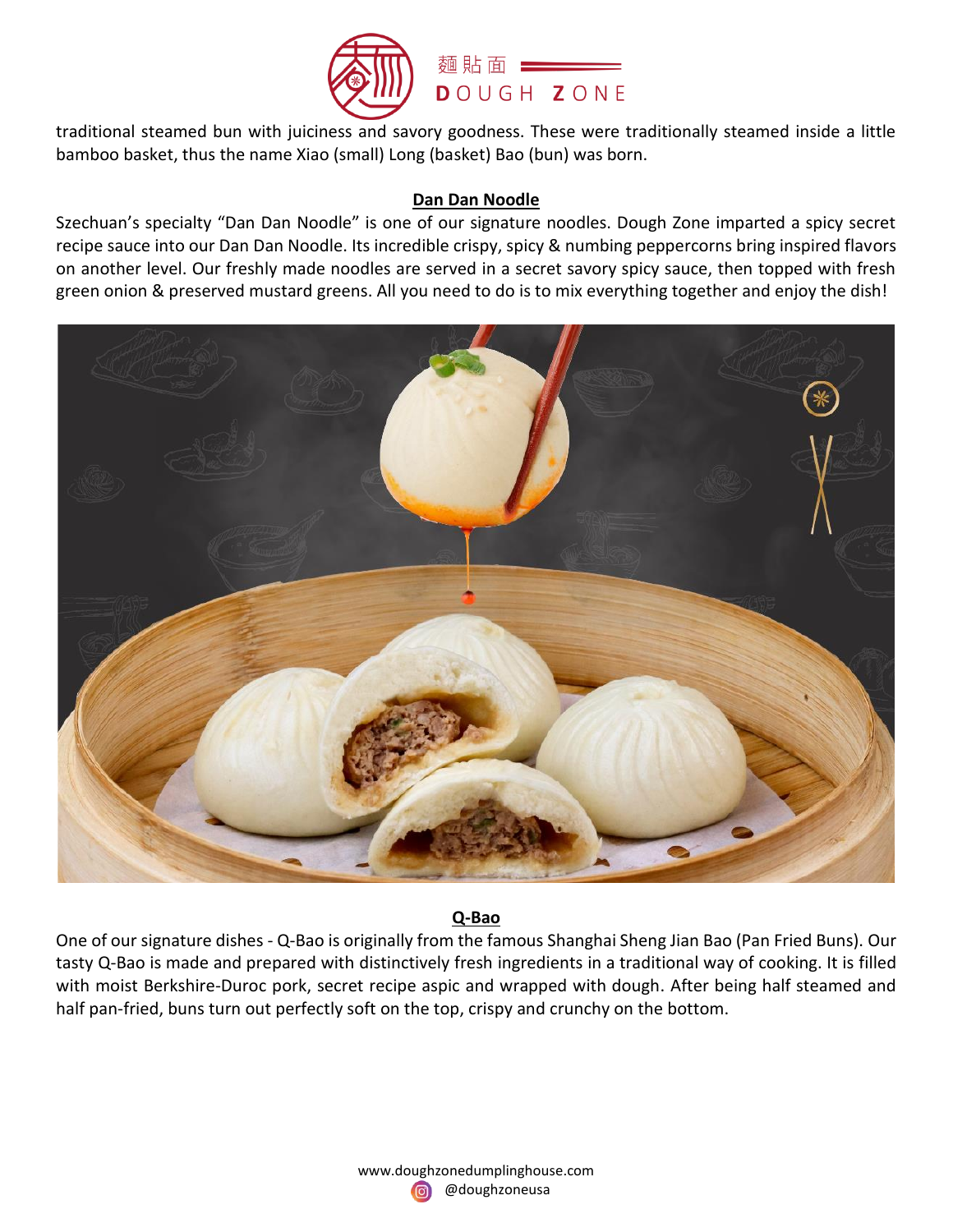



## **Chicken Veggie Wonton with Hot & Sour Sauce**

If you are a spice lover, Dough Zone's hand-made Berkshire-Duroc pork wonton with hot & sour sauce and chicken veggie wonton with hot & sour sauce are must try items for you. The tender, chewy wonton wrappers contain wheat flour, eggs and water which transform to a delicate saffron yellow color as they are rolled into a rectangular shape. Our chefs developed an inspired recipe for marinating the Berkshire-Duroc pork & "no antibiotic ever" chicken. Our wontons are individually hand-made by our chefs each step of the way, from a secret recipe savory meat & veggie meat mixture to hand wrapping the premium ingredients into the wonton wrappers. After boiling, our chef will mix the Berkshire-Duroc pork wontons and chicken veggie wontons with the hot & sour sauce and garnish with hand sliced spring onions.

## **Brand History**

Dough Zone Dumpling House was established in Seattle in 2014. The motivation behind the creation of Dough Zone was a desire to bring traditional homemade Chinese comfort food into a modern setting. Dough Zone opened its first store in Bellevue, WA and since then, Dough Zone has expanded into a chain with seven stores throughout the greater Seattle area. And our first branch store is now open in San Mateo, Northern California, the second branch store will be opening in Cupertino, Northern California in July 2021. We specialize in authentic Chinese buns like Q-Bao (Pan Fried Buns), Xiao Long Bao (Soup Dumplings), and a variety of distinct, regional Chinese noodles.